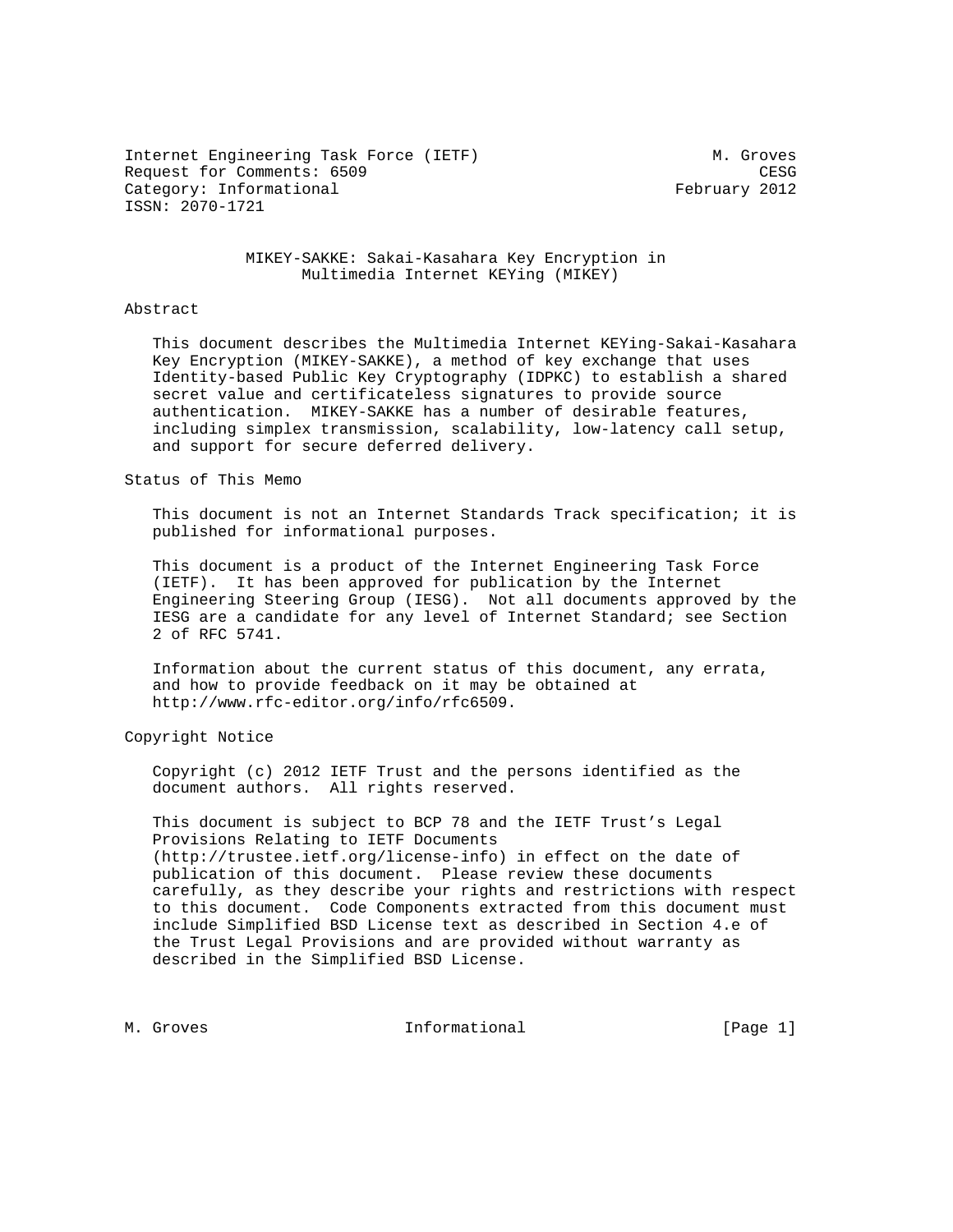| Table of Contents |  |
|-------------------|--|
|-------------------|--|

|                | 2.2.2. Processing the I_MESSAGE 7                    |
|----------------|------------------------------------------------------|
|                |                                                      |
|                |                                                      |
|                |                                                      |
|                |                                                      |
|                | 3.1. Generating Keys from the Shared Secret Value  9 |
|                |                                                      |
|                |                                                      |
|                |                                                      |
|                |                                                      |
|                | 4.1. Common Header Payload (HDR) 12                  |
|                |                                                      |
|                |                                                      |
|                |                                                      |
|                | 5. Applicability of MIKEY-SAKKE Mode 14              |
|                |                                                      |
|                |                                                      |
|                |                                                      |
|                |                                                      |
|                |                                                      |
| 7 <sub>1</sub> |                                                      |
|                |                                                      |
|                |                                                      |
|                |                                                      |
|                | Appendix A. Parameters for Use in MIKEY-SAKKE20      |

M. Groves **Informational M. Groves Informational**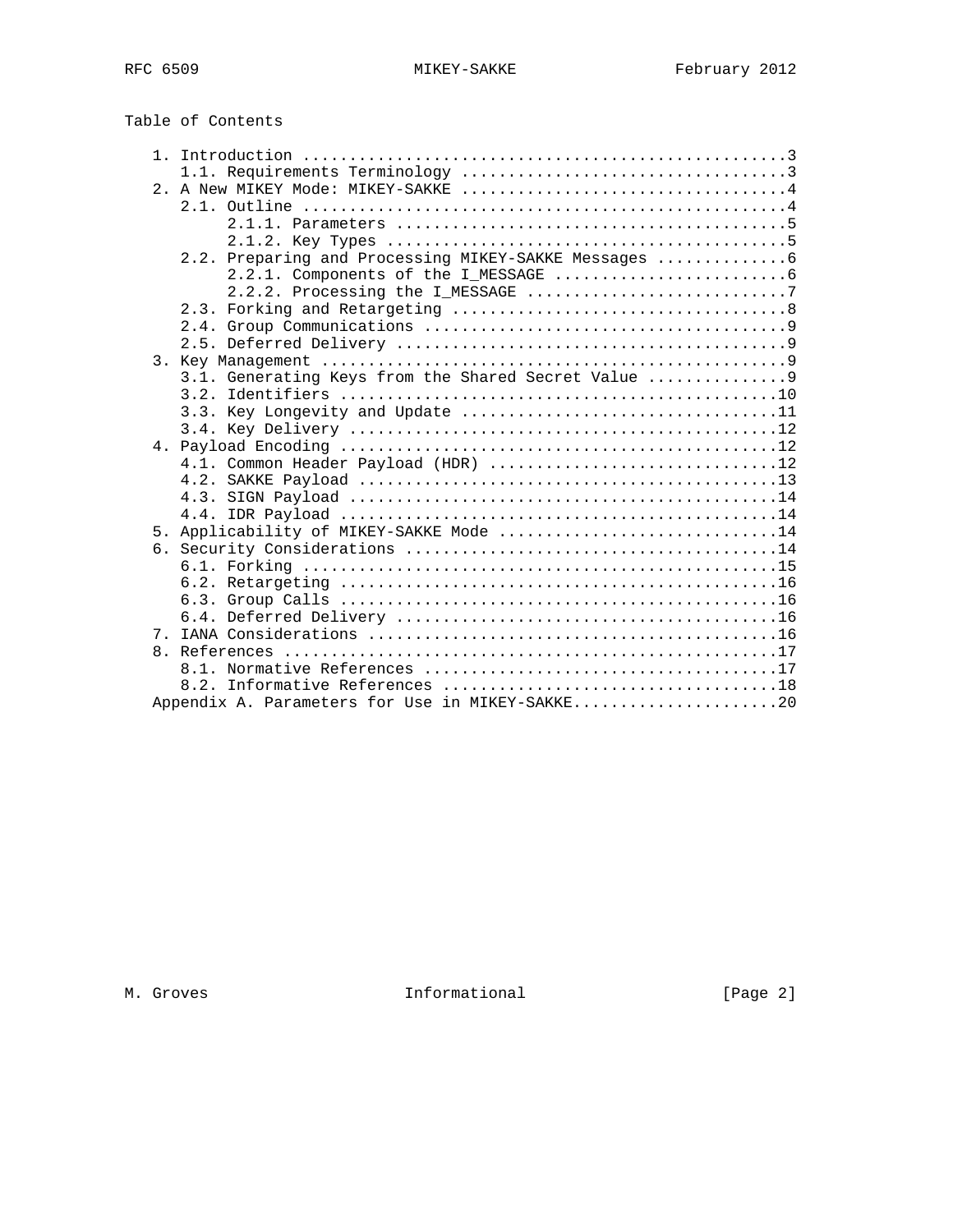## 1. Introduction

 Multimedia Internet KEYing (MIKEY) [RFC3830] defines a protocol framework for key distribution and specifies key distribution methods using pre-shared keys, RSA, and, optionally, a Diffie-Hellman Key Exchange. Since the original specification, several alternative key distribution methods for MIKEY have been proposed such as [RFC4650], [RFC4738], [RFC6043], and [RFC6267].

 This document describes MIKEY-SAKKE, a method for key exchange and source authentication designed for use in IP Multimedia Subsystem (IMS) [3GPP.33.328] Media Plane Security, but with potential for wider applicability. This scheme makes use of a Key Management Service (KMS) as a root of trust and distributor of key material. The KMS provides users with assurance of the authenticity of the peers with which they communicate. Unlike traditional key distribution systems, MIKEY-SAKKE does not require the KMS to offer high availability. Rather, it need only distribute new keys to its users periodically.

 MIKEY-SAKKE consists of an Identity-based Public Key Cryptography (IDPKC) scheme based on that of Sakai and Kasahara [S-K], and a source authentication algorithm that is tailored to use Identifiers instead of certificates. The algorithms behind this protocol are described in [RFC6507] and [RFC6508].

 The primary motivation for the MIKEY protocol design is the low latency requirement of real-time communication; hence, many of the defined exchanges finish in one-half to one roundtrip. However, some exchanges, such as those described in [RFC6043] and [RFC6267], have been proposed that extend the latency of the protocol with the intent of providing additional security. MIKEY-SAKKE affords similarly enhanced security, but requires only a single simplex transmission (one-half roundtrip).

 MIKEY-SAKKE additionally offers support for scenarios such as forking, retargeting, deferred delivery, and pre-encoded content.

#### 1.1. Requirements Terminology

 The key words "MUST", "MUST NOT", "REQUIRED", "SHALL", "SHALL NOT", "SHOULD", "SHOULD NOT", "RECOMMENDED", "NOT RECOMMENDED", "MAY", and "OPTIONAL" in this document are to be interpreted as described in [RFC2119].

M. Groves and the informational contraction in the contraction of the contraction of the contraction of the contraction of the contraction of the contraction of the contraction of the contraction of the contraction of the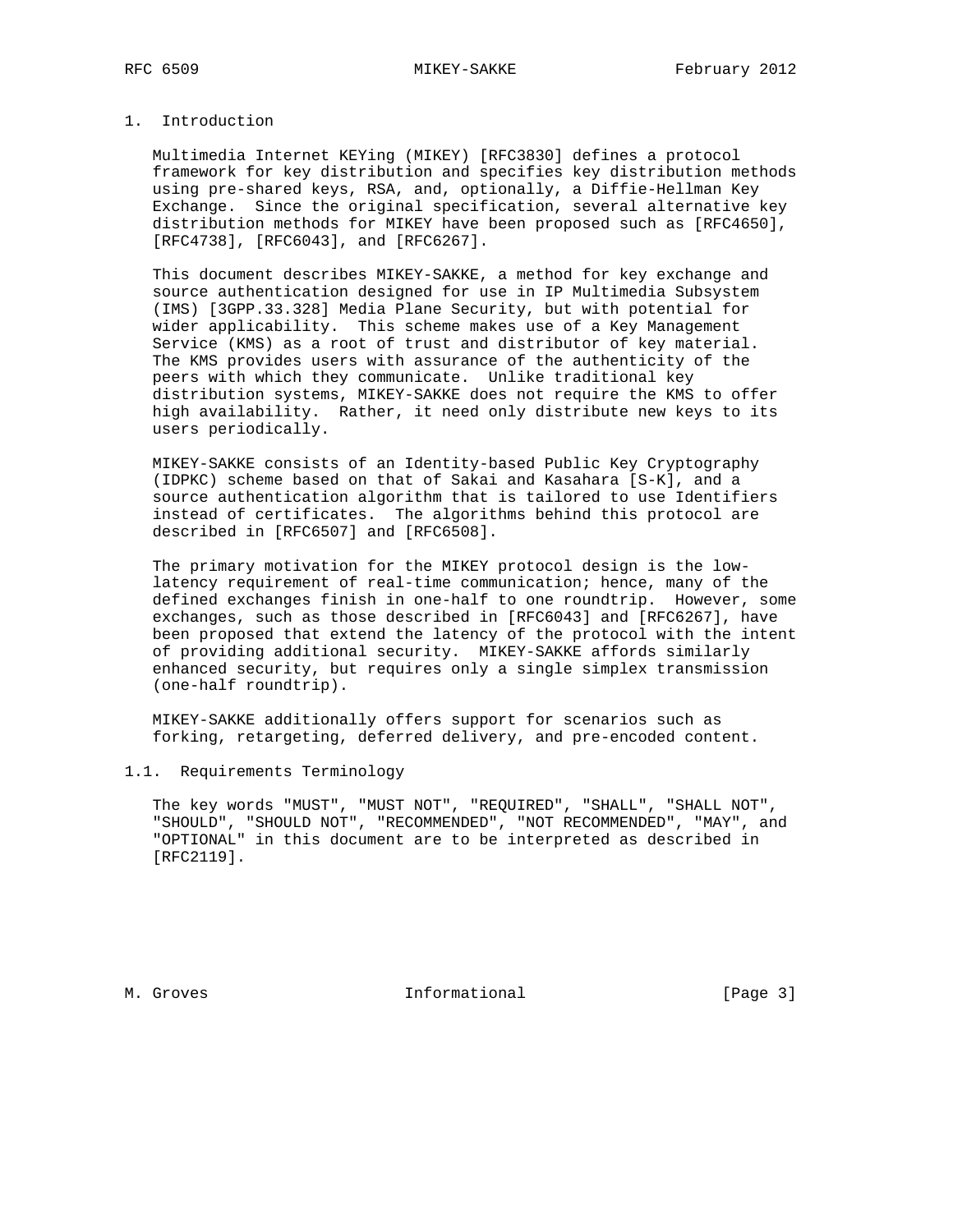# 2. A New MIKEY Mode: MIKEY-SAKKE

## 2.1. Outline

 The proposed MIKEY mode requires a single simplex transmission. The Initiator sends a MIKEY I\_MESSAGE containing SAKKE Encapsulated Data and a signature to the intended recipient. The Responder MUST validate the signature. Following signature validation, the Responder processes the Encapsulated Data according to the operations defined in [RFC6508] to derive a Shared Secret Value (SSV). This SSV is used as the TGK (the TEK Generation Key defined in [RFC3830]).

 A verification message from the Responder (as in pre-shared key mode, for example) is not needed, as the parties are mutually authenticated following processing of the single I\_MESSAGE. The notation used for MIKEY messages and their payloads in Figure 1, and in the rest of this document, is defined in [RFC3830].

Initiator Responder

 I\_MESSAGE = HDR, T, RAND, [IDRi], [IDRr], [IDRkmsi], [IDRkmsr],  $[CERT]$ ,  ${SP}$ , SAKKE, SIGN --->

Figure 1: MIKEY-SAKKE Unicast Mode

 The Initiator wants to establish a secure media session with the Responder. The Initiator and the Responder trust a third party, the KMS, which provisions them with key material by a secure mechanism. In addition to the public and secret keys corresponding to their Identifier, the KMS MUST provision devices with its KMS Public Key and, where [RFC6507] is used, its KMS Public Authentication Key. A description of all key material used in MIKEY-SAKKE can be found in Section 2.1.2. The Initiator and the Responder do not share any credentials; instead, the Initiator is able to derive the Responder's public Identifier.

 Implementations MAY provide support for multiple KMSs. In this case, rather than a single KMS, several different KMSs could be involved, e.g., one for the Initiator and one for the Responder. To allow this, each interoperating KMS MUST provide its users with the KMS public keys for every KMS subscriber domain with which its users communicate. It is not anticipated that large mutually communicating groups of KMSs will be needed, as each KMS only needs to provide its domain of devices with key material once per key period (see Section 3.3) rather than to be active in each call.

M. Groves and the informational contraction in the set of  $[Page 4]$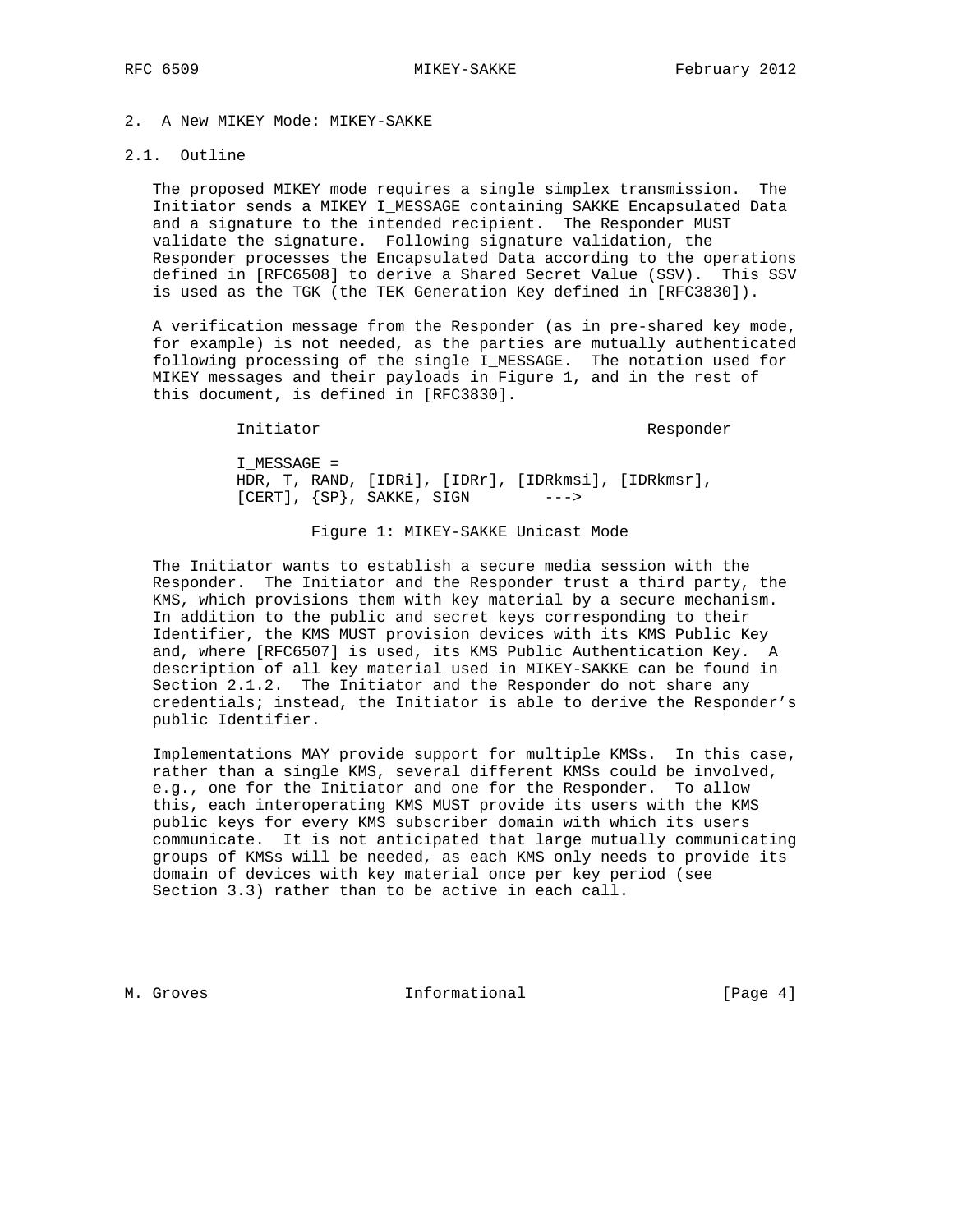As MIKEY-SAKKE is based on [RFC3830], the same terminology, processing, and considerations still apply unless otherwise stated. Following [RFC3830], messages are integrity protected and encryption is not applied to entire messages.

# 2.1.1. Parameters

 [RFC6508] requires each application to define the set of public parameters to be used by implementations. The parameters in Appendix A SHOULD be used in MIKEY-SAKKE; alternative parameters MAY be subsequently defined; see Section 4.2.

 [RFC6507] requires each application to define the hash function and various other parameters to be used (see Section 4.1 of [RFC6507]). For MIKEY-SAKKE, the P-256 elliptic curve and base point [FIPS186-3] and SHA-256 [FIPS180-3] MUST be used.

## 2.1.2. Key Types

 Users require keys for [RFC6508] and to sign messages. These keys MUST be provided by the users' KMS. It is RECOMMENDED that implementations support the scheme for signatures described in [RFC6507]. Alternatively, RSA signing as defined in [RFC3830] MAY be used.

#### SAKKE keys

 SAKKE requires each user to have a Receiver Secret Key, created by the KMS, and the KMS Public Key. For systems that support multiple KMSs, each user also requires the KMS Public Key of every KMS subscriber domain with which communication is authorized.

#### ECCSI keys

 If the Elliptic Curve-based Certificateless Signatures for Identity-based Encryption (ECCSI) signatures are used, each user requires a Secret Signing Key and Public Validation Token, created by the KMS, and the KMS Public Authentication Key. For systems that support multiple KMSs, each user also requires the KMS Public Authentication Key of every KMS subscriber domain with which communication is authorized.

 If instead RSA signatures are to be used, certificates and corresponding private keys MUST be supplied.

M. Groves and the informational contractions in the contraction of  $[Page 5]$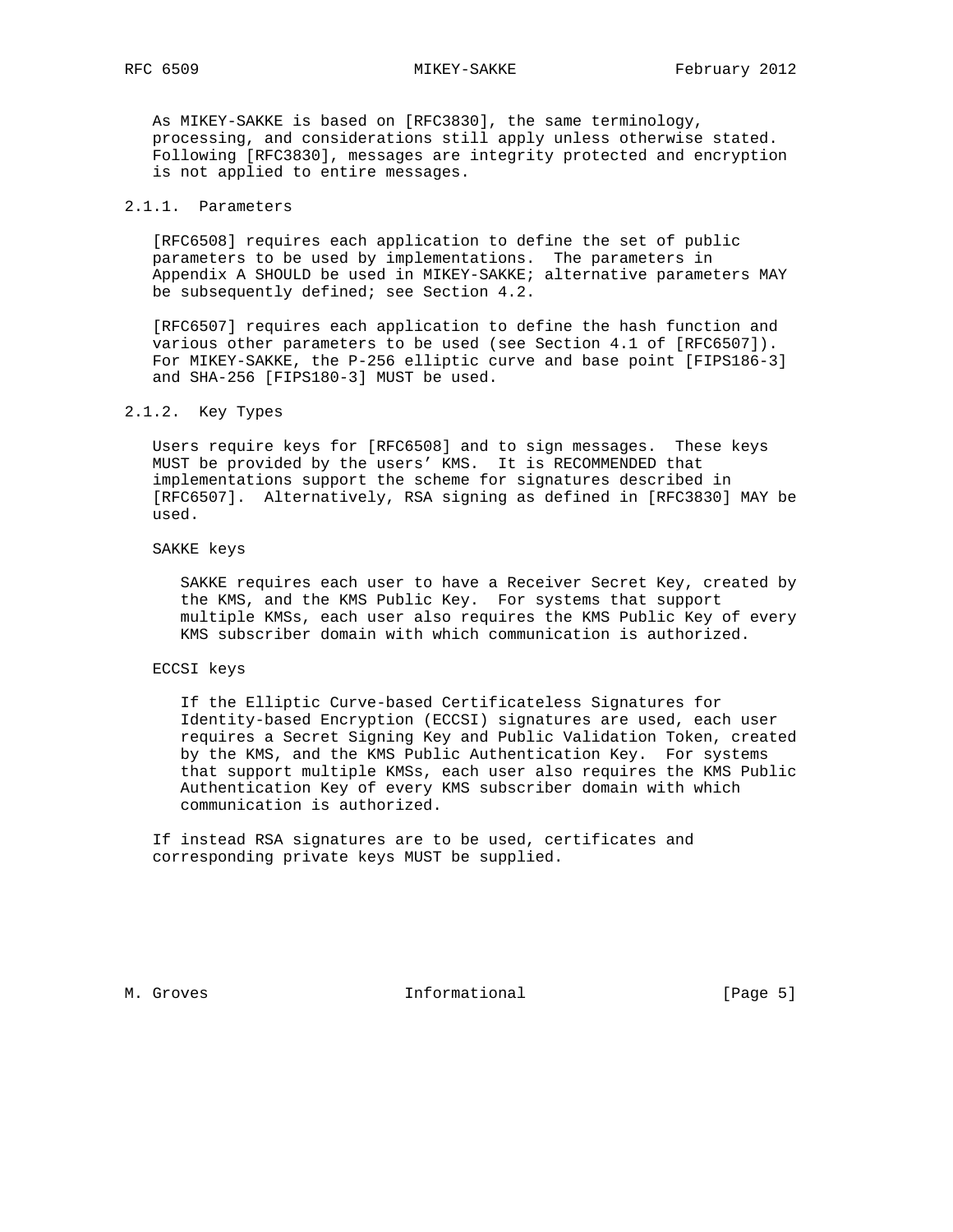## 2.2. Preparing and Processing MIKEY-SAKKE Messages

 Preparation and parsing of MIKEY messages are as described in Sections 5.2 and 5.3 of [RFC3830]. Error handling is described in Section 5.1.2, and replay protection guidelines are in Section 5.4 of [RFC3830]. In the following, we describe the components of MIKEY-SAKKE messages and specify message processing and parsing rules in addition to those in [RFC3830].

## 2.2.1. Components of the I\_MESSAGE

 MIKEY-SAKKE requires a single simplex transmission (a half roundtrip) to establish a shared TGK. The I\_MESSAGE MUST contain the MIKEY Common Header Payload HDR defined in [RFC6043] together with the timestamp payload in order to provide replay protection. The HDR field contains a CSB\_ID (Crypto Session Bundle ID) randomly selected by the Initiator. The V bit in the HDR payload MUST be set to '0' and ignored by the Responder, as a response is not expected in this mode. The timestamp payload MUST use TS type NTP-UTC (TS type 0) or NTP (TS type 1) as defined in Section 6.6 of [RFC3830] so that the Responder can determine the Identifiers used by the Initiator (see Section 3.2). It is RECOMMENDED that the time always be specified in UTC.

 The I\_MESSAGE MUST be signed by the Initiator following either the procedure to sign MIKEY messages specified in [RFC3830], or using [RFC6507] as specified in this document. The SIGN payload contains this signature. Thus, the I\_MESSAGE is integrity and replay protected. The ECCSI signature scheme [RFC6507] SHOULD be used. If this signature scheme is used, then the Initiator MUST NOT include a CERT payload. To form this signature type, the Initiator requires a Secret Signing Key that is provided by the KMS.

 Other signature types defined for use with MIKEY MAY be used. If signature types 0 or 1 (RSA) are used, then the Initiator SHOULD include a CERT payload; in this case, the CERT payload MAY be left out if it is expected that the Responder is able to obtain the certificate in some other manner. If a CERT payload is included, it MUST correspond to the private key used to sign the I\_MESSAGE.

 The Initiator MUST include a RAND payload in the I\_MESSAGE, as this is used to derive session keys.

 The identities of the Initiator, Responder, the Initiator's KMS (root of trust for authentication of the Initiator), and the Responder's KMS (root of trust for authentication of the Responder) MAY be contained in the IDRi, IDRr, IDRkmsi, and IDRkmsr I\_MESSAGEs, respectively. The ID Payload with Role Indicator (IDR) is defined in

M. Groves **Informational M. Groves** [Page 6]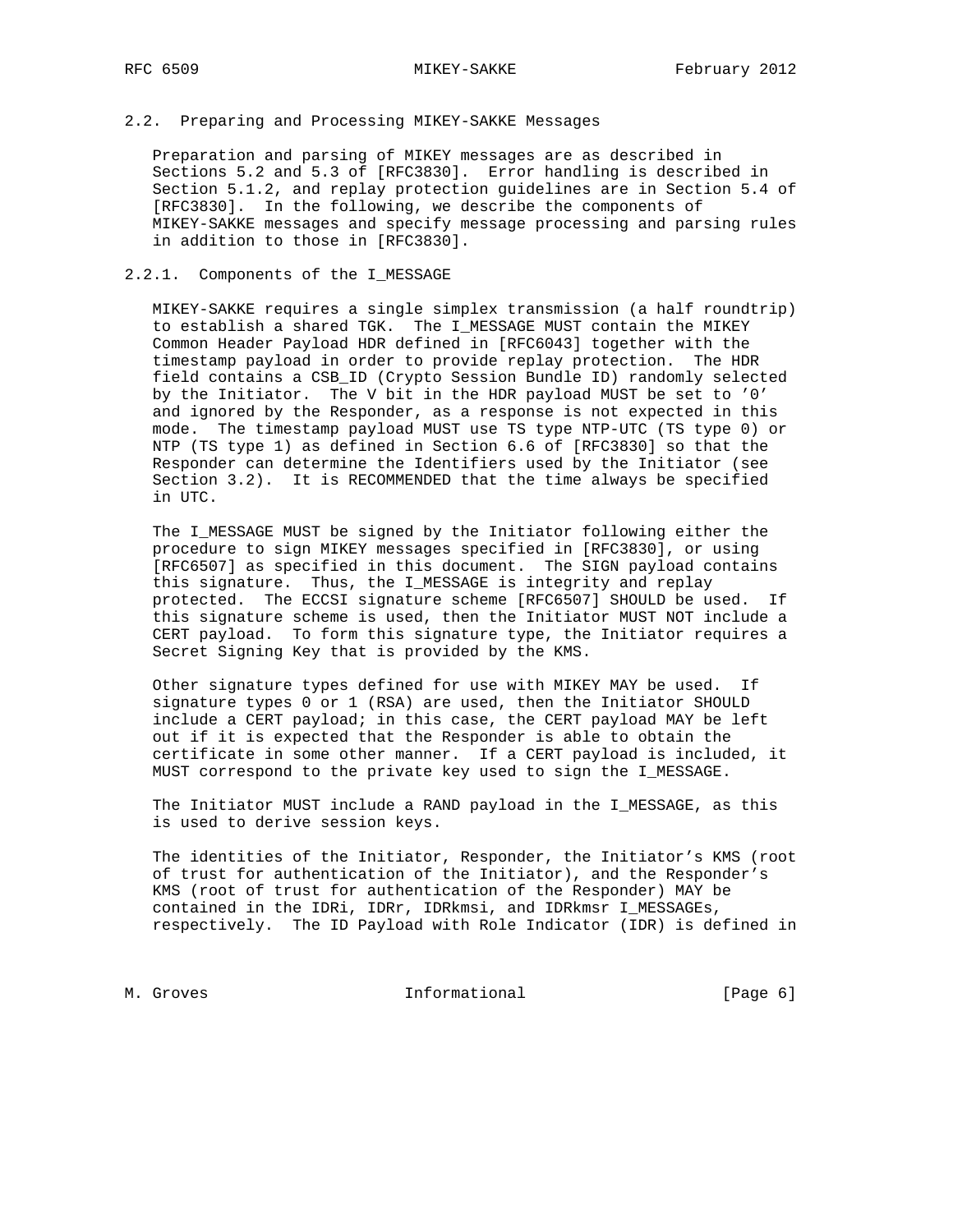[RFC6043] and modified in Section 4.4. When used, this payload provides the Identifier for any of the Initiator, the Responder, and their respective KMSs.

 The ID Role MUST be the Initiator (value 1) for the IDRi payload and Responder (value 2) for the IDRr payload. The Initiator's ID is used to validate signatures [RFC6507]. If included, the IDRi payload MUST contain the URI of the Initiator incorporated in the Identifier used to sign the I\_MESSAGE (see Section 3.2). If included, the IDRr payload MUST contain the URI of the Responder incorporated in the Identifier that the Initiator used in SAKKE (see Section 3.2). If included, the ID Role MUST be the Initiator's KMS (value 6) for the IDRkmsi payload and Responder's KMS (value 7) for the IDRkmsr payload and MUST correspond to the KMS used as root of trust for the signature (for the IDRkmsi payload) and the KMS used as the root of trust for the SAKKE key exchange (for the IDRkmsr payload).

 It is OPTIONAL to include any IDR payloads, as in some user groups Identifiers could be inferred by other means, e.g., through the signaling used to establish a call. Furthermore, a closed user group could rely on only one KMS, whose identity will be understood and need not be included in the signaling.

 The I\_MESSAGE MUST contain a SAKKE payload constructed as defined in Section 4.2.

 The Initiator MAY also send security policy (SP) payload(s) containing all the security policies that it supports. If the Responder does not support any of the policies included, it SHOULD reply with an error message of type "Invalid SPpar" (Error no. 10). The Responder has the option not to send the error message in MIKEY if a generic session establishment failure indication is deemed appropriate and communicated via other means (see Section 4.1.2 of [RFC4567] for additional guidance).

2.2.2. Processing the I\_MESSAGE

 The Responder MUST process the I\_MESSAGE according to the rules specified in Section 5.3 of [RFC3830]. The following additional processing MUST also be applied.

 \* If the Responder does not support the MIKEY-SAKKE mode of operation, or otherwise cannot correctly parse the received MIKEY message, then it SHOULD send an error message "Unsupported message type" (Error no. 13). Error no. 13 is not defined in [RFC3830], and so implementations compliant with [RFC3830] MAY return an "Unspecified error" (Error no. 12).

M. Groves **Informational M. Groves** [Page 7]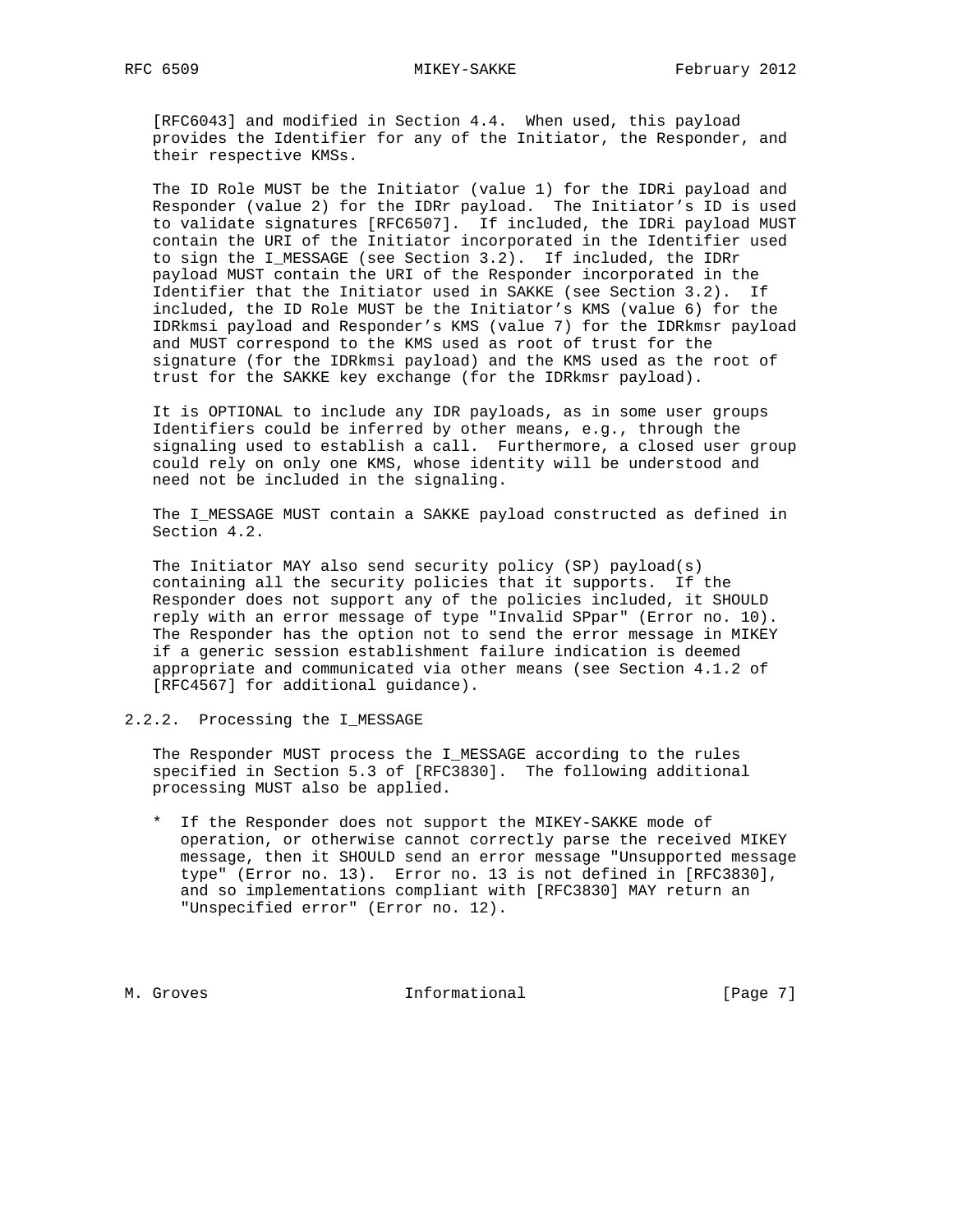- \* The Responder MAY compare the IDi payload against his local policy to determine whether he wishes to establish secure communications from the Initiator. If the Responder's policy does not allow this communication, then the Responder MAY respond with an "Auth failure" error (Error no. 0).
- \* If the Responder supports MIKEY-SAKKE and has determined that it wishes to establish secure communications with the Initiator, then it MUST verify the signature according to the method described in Section 5.2.2 of [RFC6507] if it is of type 2, or according to the certificate used if a signature of type 0 or 1 is used. If the verification of the signature fails, then an "Auth failure" error (Error no. 0) MAY be sent to the Initiator.
- \* If the authentication is successful, then the Responder SHALL process the SAKKE payload and derive the SSV according to the method described in [RFC6508].

## 2.3. Forking and Retargeting

 Where forking is to be supported, Receiver Secret Keys can be held by multiple devices. To facilitate this, the Responder needs to load his Receiver Secret Key into each of his devices that he wishes to receive MIKEY-SAKKE communications. If forking occurs, each of these devices can then process the SAKKE payload, and each can verify the Identifier of the Initiator as they hold the KMS Public Authentication Key. Therefore, the traffic keys could be derived by any of these devices. However, this is the case for any scheme employing simplex transmission, and it is considered that the advantages of this type of scheme are significant for many users. Furthermore, it is for the owner of the Identifier to determine on which devices to allow his Receiver Secret Key to be loaded. Thus, it is anticipated that he would have control over all devices that hold his Receiver Secret Key. This argument also applies to applications such as call centers, in which the security relationship is typically between the call center and the individual calling the center, rather than the particular operative who receives the call.

 Devices holding the same Receiver Secret Key ought to each hold a different Secret Signing Key corresponding to the same Identifier. This is possible because the Elliptic Curve-based Certificateless Signatures for Identity-based Encryption (ECCSI) scheme allows multiple keys to be generated by KMS for the same Identifier.

 Secure retargeted calls can only be established in the situation where the Initiator is aware of the Identifier of the device to whom the call is being retargeted; in this case, the Initiator ought to initiate a new MIKEY-SAKKE session with the device to whom it has

M. Groves **Informational M. Groves** [Page 8]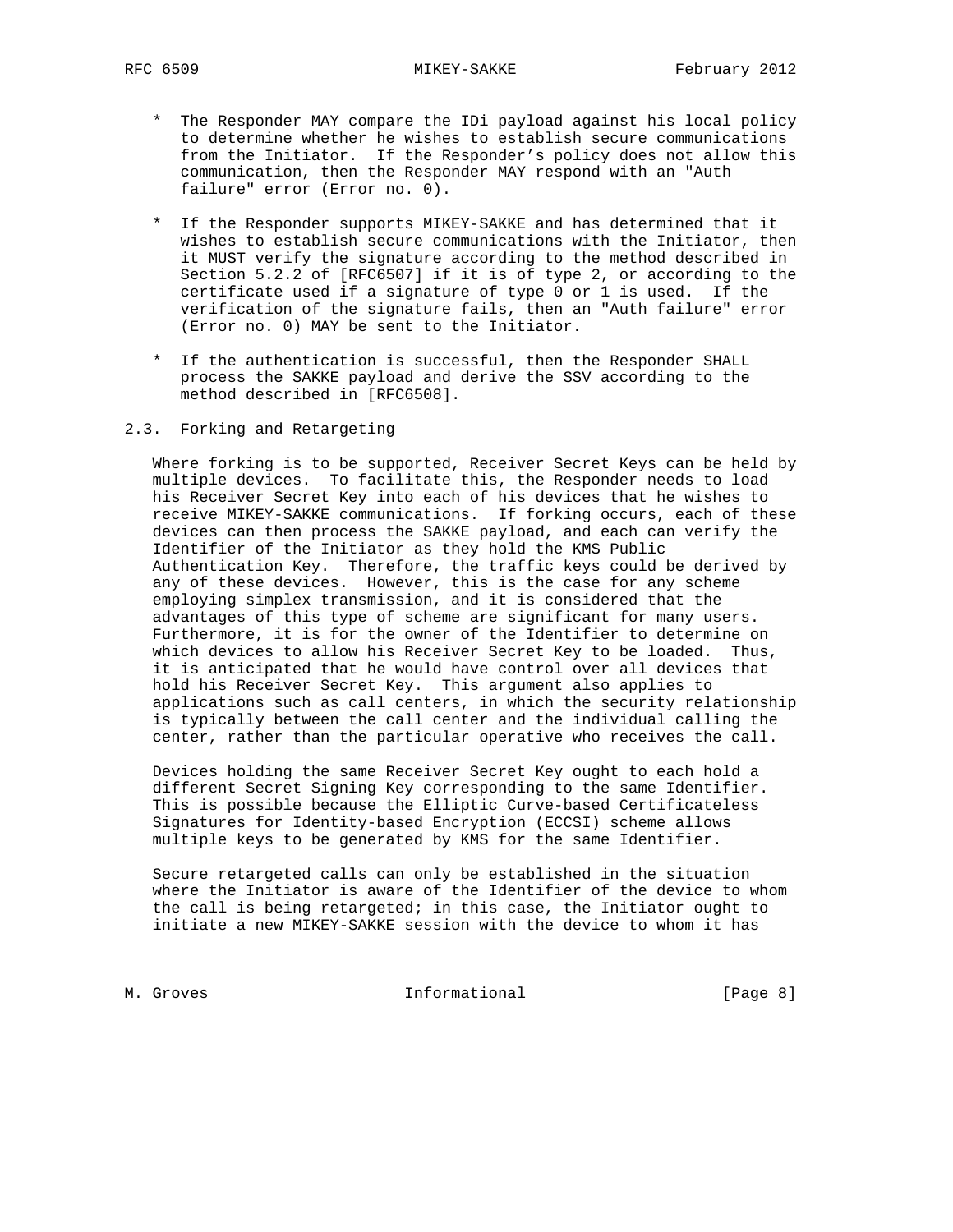been retargeted (if willing to do so). Retargeting an Initiator's call to another device (with a different Identifier) is to be viewed as insecure when the Initiator is unaware that this has occurred, as this prevents authentication of the Responder.

#### 2.4. Group Communications

 SAKKE supports key establishment for group communications. The Initiator needs to form an I\_MESSAGE for each member in the group, each using the same SSV. Alternatively, a bridge can be used. In this case, the bridge forms an I\_MESSAGE for each member of the group. Any member of the group can invite new members directly by forming an I\_MESSAGE using the group SSV.

## 2.5. Deferred Delivery

 Deferred delivery / secure voicemail is fully supported by MIKEY- SAKKE. A deferred delivery server that supports MIKEY-SAKKE needs to store the MIKEY-SAKKE I\_MESSAGE along with the encrypted data. When the recipient of the voicemail requests his data, the server needs to initiate MIKEY-SAKKE using the stored I\_MESSAGE. Thus, the data can be received and decrypted only by a legitimate recipient, who can also verify the Identifier of the sender. This requires no additional support from the KMS, and the deferred delivery server need not be trusted, as it is unable to read or tamper with the messages it receives. Note that the deferred delivery server does not need to fully implement MIKEY-SAKKE merely to store and forward the I\_MESSAGE.

 The deferred delivery message needs to be collected by its recipient before the key period in which it was sent expires (see Section 3.3 for a discussion of key periods). Alternatively, if greater longevity of deferred delivery payloads is to be supported, the Initiator needs to include an I\_MESSAGE for each key period during the lifetime of the deferred delivery message, each using the same SSV. In this case, the deferred delivery server needs to forward the I\_MESSAGE corresponding to the current key period to the recipient.

- 3. Key Management
- 3.1. Generating Keys from the Shared Secret Value

 Once a MIKEY-SAKKE I\_MESSAGE has been successfully processed by the Responder, he will share an authenticated SSV with the Initiator. This SSV is used as the TGK. The keys used to protect application traffic are derived as specified in [RFC3830].

M. Groves **Informational** [Page 9]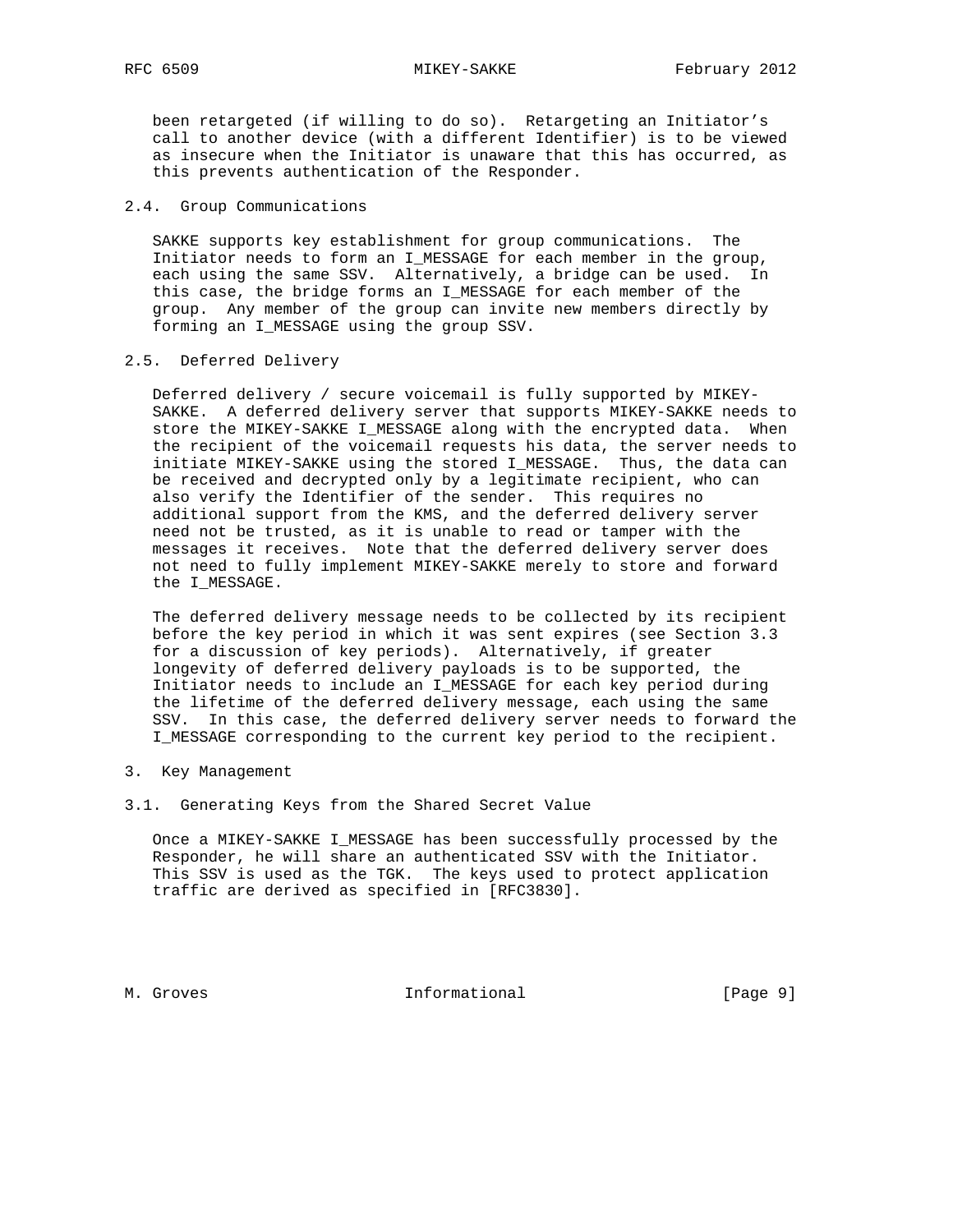## 3.2. Identifiers

 One of the primary features and advantages of Identity-Based Encryption (IBE) is that the public keys of users are their Identifiers, which can be constructed by their peers. This removes the need for Public Key or Certificate servers, so that all data transmission per session can take place directly between the peers, and high-availability security infrastructure is not needed. In order for the Identifiers to be constructable, they need to be unambiguously defined. This section defines the format of Identifiers for use in MIKEY-SAKKE.

 If keys are updated regularly, a KMS is able to revoke devices. To this end, every Identifier for use in MIKEY-SAKKE MUST contain a timestamp value indicating the key period for which the Identifier is valid (see Section 3.3). This document uses a year and month format to enforce monthly changes of key material. Further Identifier schemes MAY be defined for communities that require different key longevity.

 An Identifier for use in MIKEY-SAKKE MUST take the form of a timestamp formatted as a US-ASCII string [ASCII] and terminated by a null byte, followed by identifying data which relates to the identity of the device or user, also represented by a US-ASCII string and terminated by a null byte.

 For the purposes of this document, the timestamp MUST take the form of a year and month value, formatted according to [ISO8601], with the format "YYYY-MM", indicating a four-digit year, followed by a hyphen "-", followed by a two-digit month.

 For the Identifier scheme defined in this document, the identifying data MUST take the form of a constrained "tel" URI. If an alternative URI scheme is to be used to form SAKKE Identifiers, a subsequent RFC MUST define constraints to ensure that the URI can be formed unambiguously. The normalization procedures described in Section 6 of [RFC3986] MUST be used as part of the constraining rules for the URI format. It would also be possible to define Identifier types that used identifying data other than a URI.

 The restrictions for the "tel" URI scheme [RFC3966] for use in MIKEY-SAKKE Identifiers are as follows:

- \* the "tel" URI for use in MIKEY-SAKKE MUST be formed in global notation,
- \* visual separators MUST NOT be included,

M. Groves **Informational** [Page 10]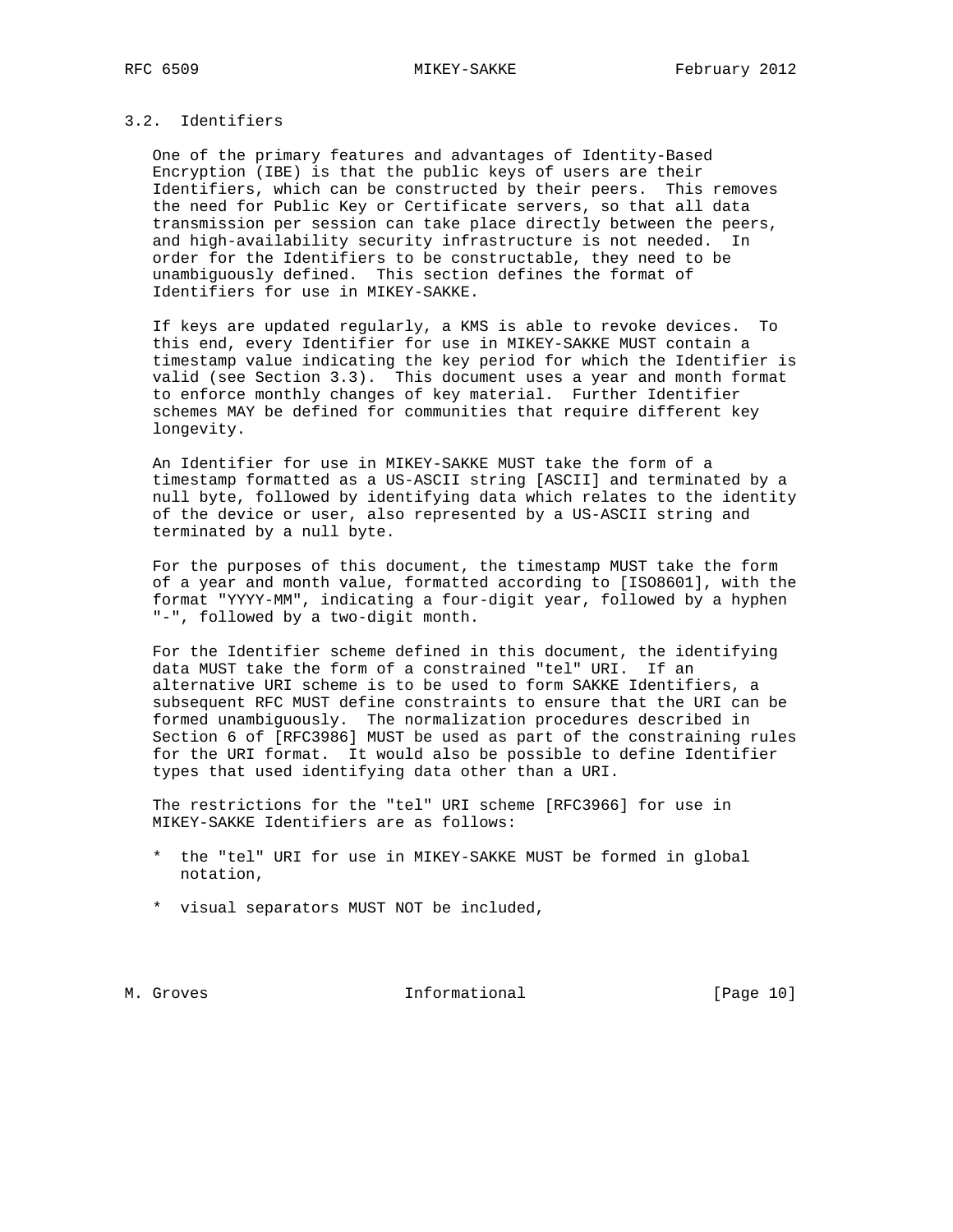\* the "tel" URI MUST NOT include additional parameters, and

\* the "tel" URI MUST NOT include phone-context parameters.

 These constraints on format are necessary so that all parties can unambiguously form the "tel" URI.

 For example, suppose a user's telephone number is +447700900123 and the month is 2011-02, then the user's Identifier is defined as the ASCII string:

2011-02\0tel:+447700900123\0,

where  $\sqrt{0'}$  denotes the null 8-bit ASCII character  $0x00$ .

 If included in I\_MESSAGE, the IDRi and IDRr payloads MUST contain the URI used to form the Identifier. The value of the month used to form the Identifiers MUST be equal to the month as specified by the data in the timestamp payload.

3.3. Key Longevity and Update

 Identifiers for use in MIKEY-SAKKE change regularly in order to force users to regularly update their key material; we term the interval for which a key is valid a "key period". This means that if a device is compromised (and this is reported procedurally), it can continue to communicate with other users for at most one key period. Key

 periods SHOULD be indicated by the granularity of the format of the timestamp used in the Identifier. In particular, the Identifier scheme in this document uses monthly key periods. Implementations MUST allow devices to hold two periods' keys simultaneously to allow for differences in system time between the Initiator and Responder.

 Where a monthly key period applies, it is RECOMMENDED that implementations receive the new key material before the second-to-last day of the old month, commence allowing receipt of calls with the new key material on the second-to-last day of the old month, and continue to allow receipt calls with the old key material on the first and second days of the new month. Devices SHOULD cease to receive calls with key material corresponding to the previous month on the third day of the month; this is to allow compromised devices to be keyed out of the communicating user group.

 KMSs MAY update their KMS Master Secret Keys and KMS Master Secret Authentication Keys. If such an update is not deemed necessary, then the corresponding KMS Public Keys and KMS Public Authentication Keys will be fixed. If KMS keys are to be updated, then this update MUST

M. Groves **Informational** [Page 11]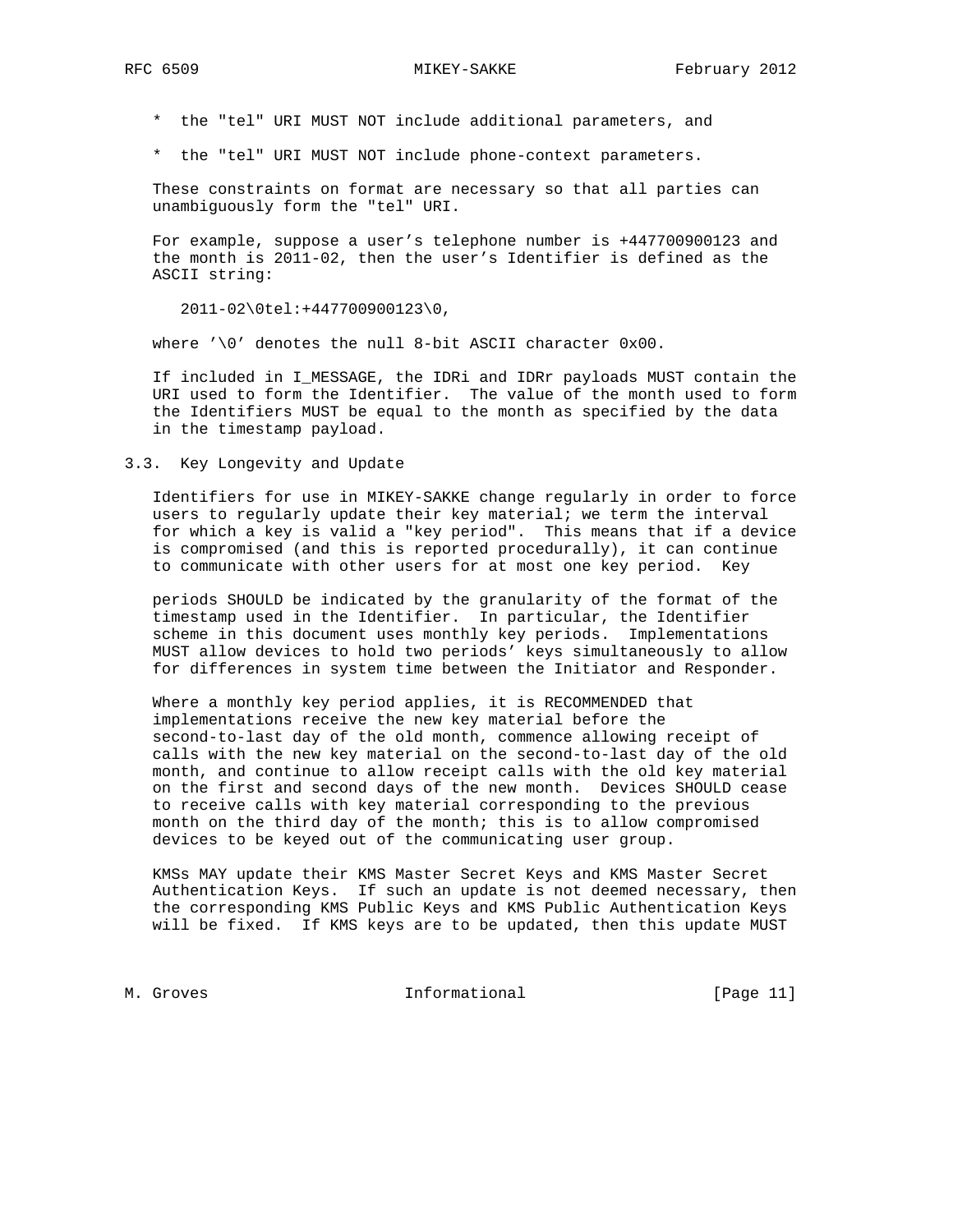occur at the change of a key period, and new KMS Public Key(s) and KMS Public Authentication Key(s) MUST be provided to all users with their user key material.

 It is NOT RECOMMENDED for KMSs to distribute multiple key periods' keys simultaneously, as this prevents the periodic change of keys from excluding compromised devices.

3.4. Key Delivery

 This document does not seek to restrict the mechanisms by which the necessary key material might be obtained from the KMS. The mechanisms of [RFC5408] are not suitable for this application, as the MIKEY-SAKKE protocol does not require public parameters to be obtained from a server: these are fixed for all users in order to facilitate interoperability and simplify implementation.

 The delivery mechanism used MUST provide confidentiality to all secret keys, integrity protection to all keys, and mutual authentication of the device and the KMS.

4. Payload Encoding

 This section describes the new SAKKE payload and also the payloads for which changes have been made compared to [RFC3830]. A detailed description of MIKEY payloads is provided in [RFC3830].

4.1. Common Header Payload (HDR)

 An additional value is added to the data type and next payload fields.

\* Data type (8 bits): describes the type of message.

 Data type | Value | Comment ----------------------------------------------- SAKKE msg | 26 | Initiator's SAKKE message

Table 1: Data type (additions)

 \* Next payload (8 bits): identifies the payload that is added after this payload.

 Next payload | Value | Section ------------------------------- SAKKE | 26 | 4.2

Table 2: Next payload (additions)

M. Groves **Informational** [Page 12]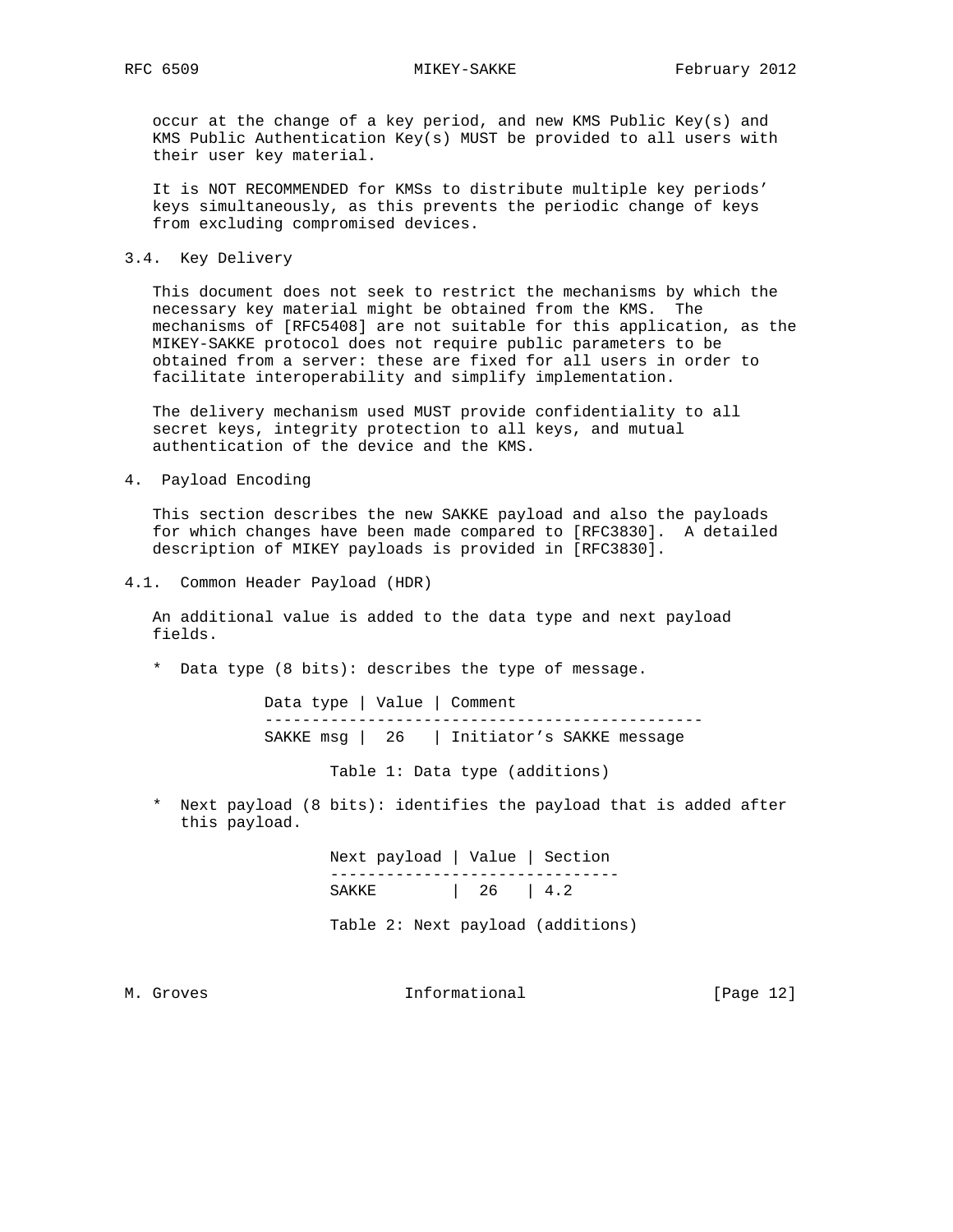- \* V (1 bit): flag to indicate whether a response message is expected ('1') or not ('0'). It MUST be set to '0' and ignored by the Responder in a SAKKE message.
- 4.2. SAKKE Payload

 The SAKKE payload contains the SAKKE Encapsulated Data as defined in [RFC6508].

1 2 3 0 1 2 3 4 5 6 7 8 9 0 1 2 3 4 5 6 7 8 9 0 1 2 3 4 5 6 7 8 9 0 1 +-+-+-+-+-+-+-+-+-+-+-+-+-+-+-+-+-+-+-+-+-+-+-+-+-+-+-+-+-+-+-+-+ ! Next payload ! SAKKE params ! ID scheme ! SAKKE data +-+-+-+-+-+-+-+-+-+-+-+-+-+-+-+-+-+-+-+-+-+-+-+-+-+-+-+-+-+-+-+-+ ˜ length (cont) ! SAKKE data ˜ +-+-+-+-+-+-+-+-+-+-+-+-+-+-+-+-+-+-+-+-+-+-+-+-+-+-+-+-+-+-+-+-+

Table 3: SAKKE payload

- \* Next payload (8 bits): identifies the payload that is added after this payload.
- \* SAKKE params (8 bits): indicates the SAKKE parameter set to be used.

| SAKKE params |  |                                  | Value |  |
|--------------|--|----------------------------------|-------|--|
|              |  |                                  |       |  |
|              |  | Parameter Set 1 (See Appendix A) |       |  |

Table 4: SAKKE params

 \* ID scheme (8 bits): indicates the SAKKE identifier scheme to be used.

> ID scheme  $\vert$  Value --------------------------------------------------- tel URI with monthly keys (See Section 3.2) | 1

> > Table 5: ID scheme

- \* SAKKE data length (16 bits): length of SAKKE data (in bytes).
- \* SAKKE data (variable): the SAKKE Encapsulated Data formatted as defined in Section 4 of [RFC6508].

M. Groves **Informational** [Page 13]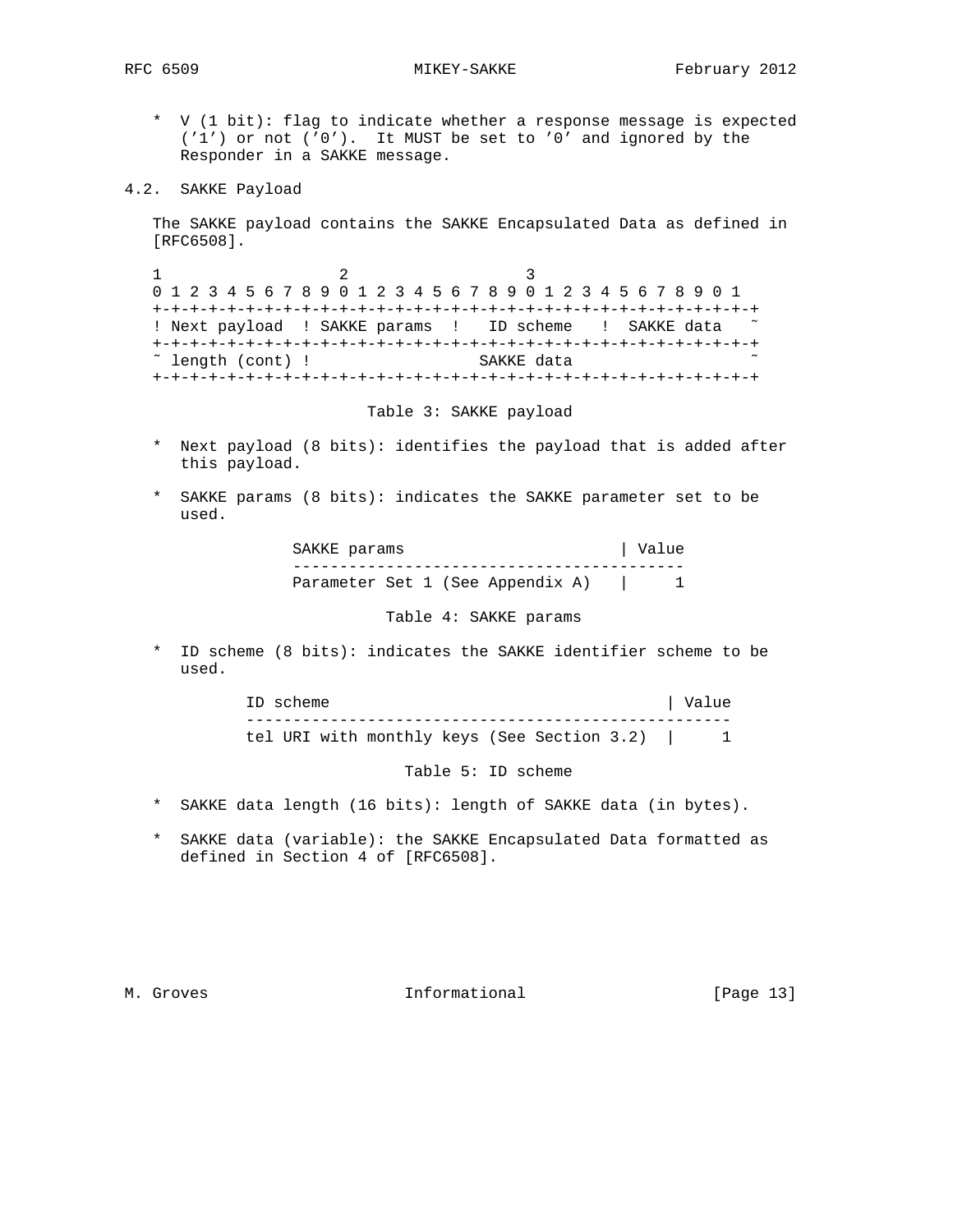4.3. SIGN Payload

 To enable use of the ECCSI signature algorithm, which has efficiency benefits for use with Identity-based encryption, we define an additional signature type.

 \* S type (4 bits): indicates the signature algorithm applied by the Signer.

> S type | Value | Comments ----------------------------------- ECCSI | 2 | ECCSI signature

> > Table 6: S type (additions)

4.4. IDR Payload

 The IDR payload was defined in [RFC6043], but its definition only provided the facility to identify one KMS per exchange. Since it is possible that different KMSs could be used by the Initiator and Responder, this payload is extended to define an ID Role for the KMS of the Initiator and the KMS of the Responder.

\* ID Role (8 bits): specifies the sort of identity.

ID Role | Value --------------------------------- Initiator's KMS (IDRkmsi) | 6 Responder's KMS (IDRkmsr) | 7

- Table 7: ID Role (additions)
- 5. Applicability of MIKEY-SAKKE Mode

 MIKEY-SAKKE is suitable for use in a range of applications in which secure communications under a clear trust model are needed. In particular, the KMS need not provide high availability, as it is only necessary to provide a periodic refresh of key material. Devices are provided with a high level of authentication, as the KMS acts as a root of trust for both key exchange and signatures.

6. Security Considerations

 Unless explicitly stated, the security properties of the MIKEY protocol as described in [RFC3830] apply to MIKEY-SAKKE as well. In addition, MIKEY-SAKKE inherits some properties of Identity-based cryptography. For instance, by concatenating the "date" with the URI to form the Identifier, the need for any key revocation mechanisms is

M. Groves and the informational and the set of  $\sim$  [Page 14]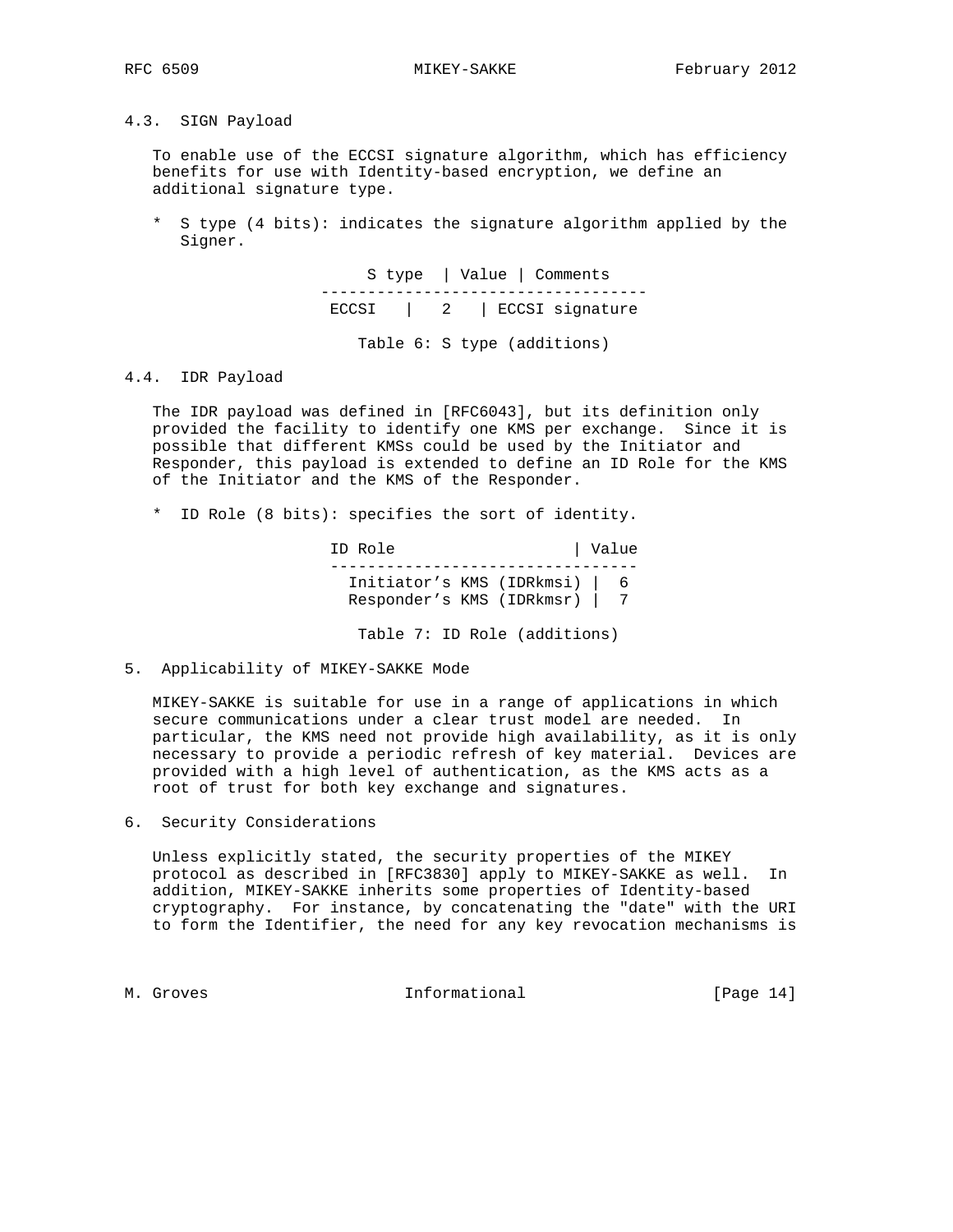virtually eliminated. It is NOT RECOMMENDED for KMSs to distribute multiple months' keys simultaneously in an IBE system, as this prevents the monthly change of keys from excluding compromised devices.

 The solution proposed provides protection suitable for high-security user groups, but is scalable enough that it could be used for large numbers of users. Traffic keys cannot be derived by any infrastructure component other than the KMS.

 The effective security of the public parameters defined in this document is 112 bits, as this is the security offered by the prime p of size 1024 bits used in SAKKE (see Section 7 of [RFC6508]). For similar parameter sizes, MIKEY-SAKKE provides equivalent levels of effective security to other schemes of this type (such as [RFC6267]). For reasons of efficiency and security, it is RECOMMENDED to use a mode of AES-128 [AES] in the traffic application to which MIKEY-SAKKE supplies key material, but users SHOULD be aware that 112 bits of security are offered by the defined public parameters. Following [SP800-57], this choice of security strength is appropriate for use to protect data until 2030.

 User identities cannot be spoofed, since the Public Authentication Token is tied to the Identifier of the sender by the KMS. In particular, the Initiator is provided with assurance that nobody other than a holder of the legitimate Receiver Secret Key can process the SAKKE Encapsulated Data, and the signature binds the holder of the Initiator's Secret Signing Key to the I\_MESSAGE. Since these keys are provided via a secure channel by the KMS, mutual authentication is provided. This mechanism protects against both passive and active attacks.

 If there were a requirement that a caller remain anonymous from any called parties, then it would be possible to remove the signature from the protocol. A called user could then decide, according to local policy, whether to accept such a secure session.

# 6.1. Forking

 Where forking is used, the view is taken that it is not necessary for each device to have a separate Receiver Secret Key. Rather, where a user wishes his calls to be forked between his devices, he loads the same Receiver Secret Key onto each of them. This does not compromise his security as he controls each of the devices, and is consistent with the Initiator's expectation that he is authenticated to the owner of the Identifier he selected when initiating the call.

M. Groves **Informational** [Page 15]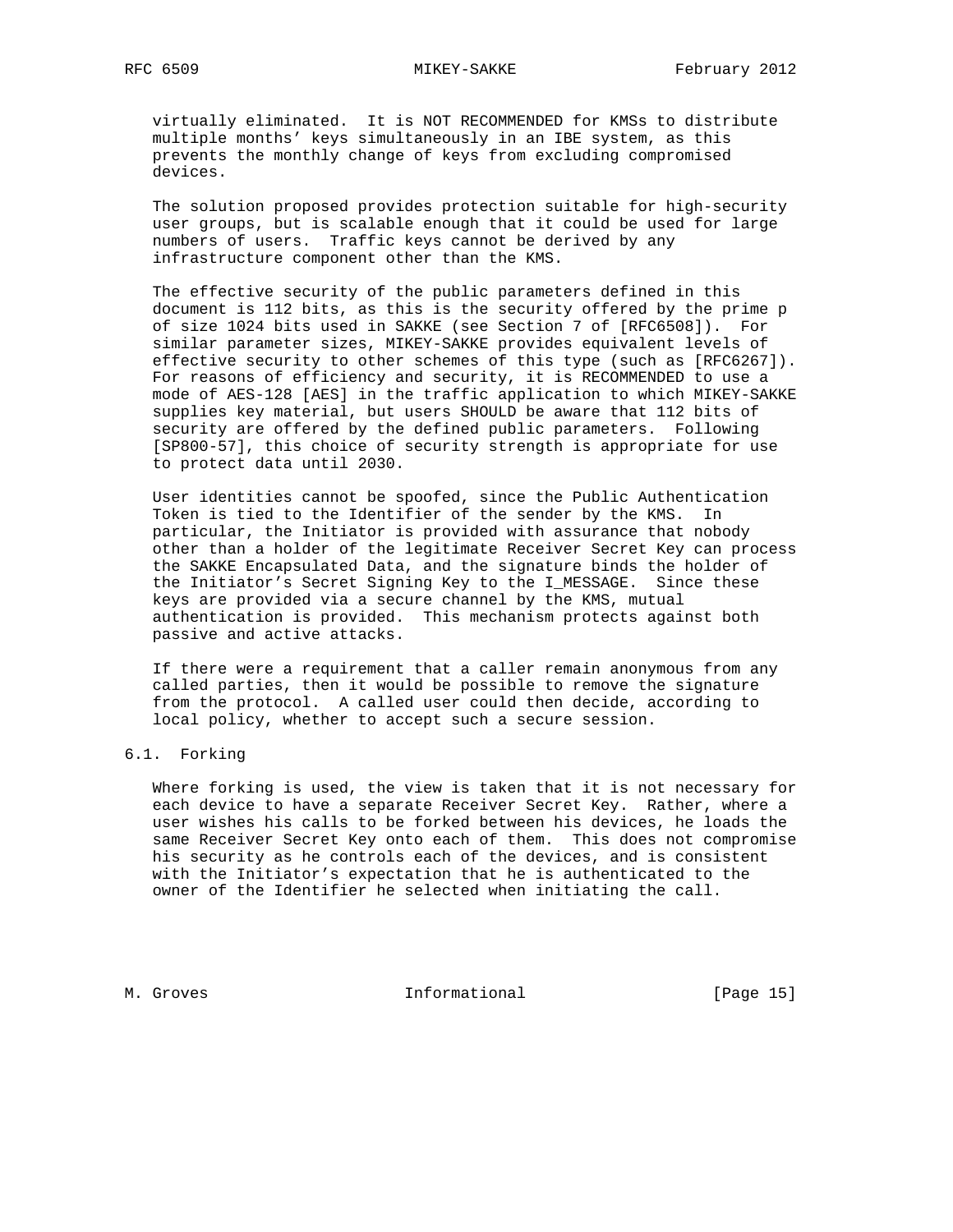## 6.2. Retargeting

 Since the Initiator is made aware by the forwarding server of the change to the Identifier of the Responder, he creates an I\_MESSAGE that can only be processed by this legitimate Responder. The Initiator MAY also choose to discontinue the session after checking his local policy.

## 6.3. Group Calls

 Any device that possesses an SSV can potentially provide it securely to any other device using SAKKE. Thus, group calls can either be established by an Initiator, or can be extended to further Responders by any party to whom the original Initiator has sent an I\_MESSAGE.

 The Initiator in this context MAY be a conference bridge. If a mode of operation in which a bridge has no knowledge of the SSV is needed, the role of the MIKEY-SAKKE Initiator MUST be carried out by one or more of the communicating parties, not by the bridge.

Where multi-way communications (rather than broadcast) are needed, the application using the supplied key material MUST ensure that a suitable Initialization Vector (IV) scheme is used in order to prevent cryptovariable re-use.

## 6.4. Deferred Delivery

 Secure deferred delivery is supported in a manner such that no trust is placed on the deferred delivery server. This is a significant advantage, as it removes the need for secure infrastructure components beyond the KMS.

## 7. IANA Considerations

 This document defines new values for the namespaces Data Type, Next Payload, and S type defined in [RFC3830], and for the ID Role namespace defined in [RFC6043]. The following IANA assignments have been added to the MIKEY Payload registry:

- \* 26 Data type (see Table 1)
- \* 26 Next payload (see Table 2)
- \* 2 S type (see Table 6)
- \* ID Role (see Table 7) \* 6 - Initiator's KMS (IDRkmsi)
	- \* 7 Responder's KMS (IDRkmsr)
- 

M. Groves **Informational** [Page 16]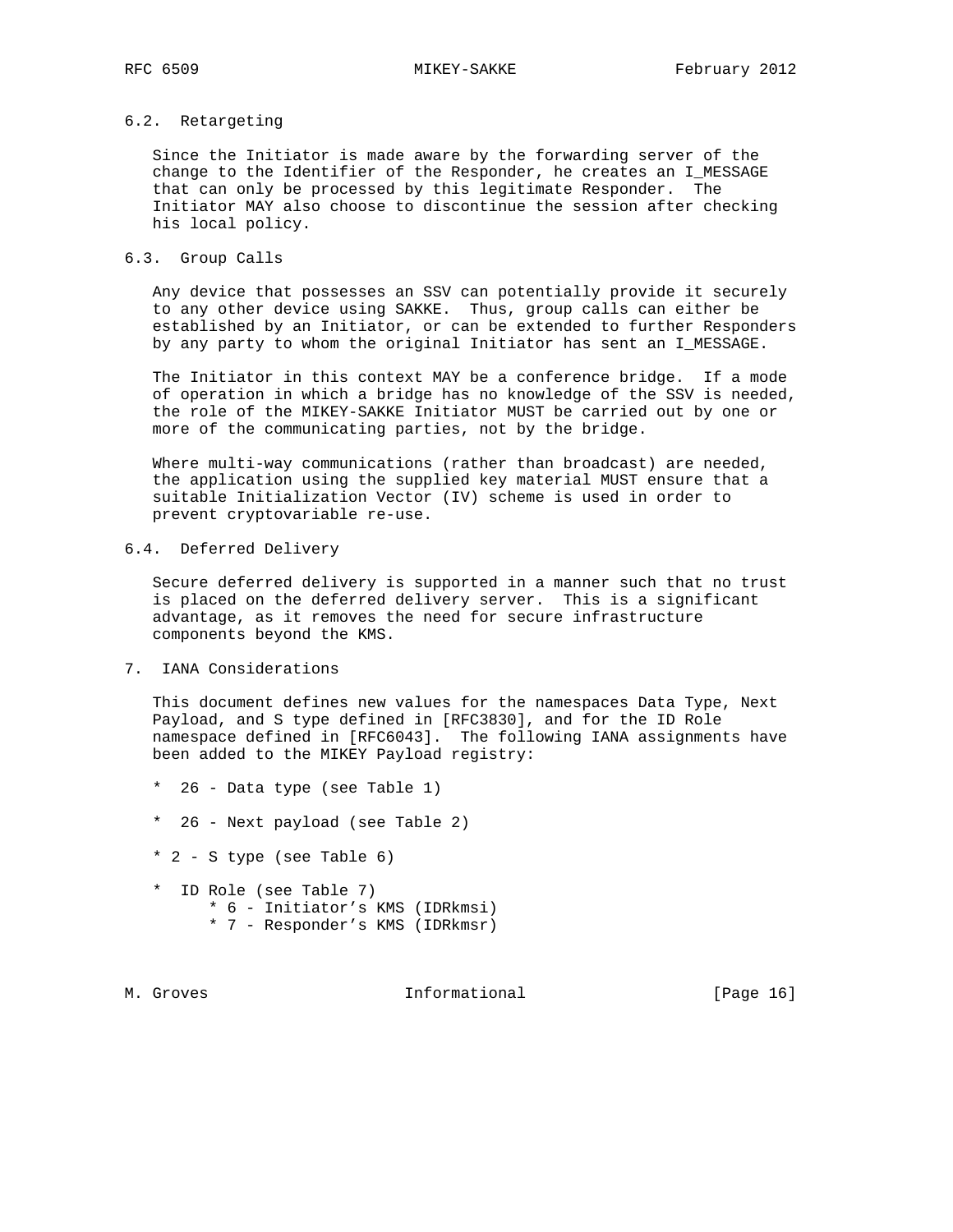The SAKKE payload defined in Section 4.2 defines two fields for which IANA has created and now maintains namespaces in the MIKEY Payload registry. These two fields are the 8-bit SAKKE Params field, and the 8-bit ID Scheme field. IANA has recorded the pre-defined values defined in Section 4.2 for each of the two name spaces. Values in the range 1-239 SHOULD be approved by the process of Specification Required, values in the range 240-254 are for Private Use, and the values 0 and 255 are Reserved according to [RFC5226].

 Initial values for the SAKKE Params registry are given below. Assignments consist of a SAKKE parameters name and its associated value.

| Value       | SAKKE params    | Definition     |
|-------------|-----------------|----------------|
|             |                 |                |
|             | Reserved        |                |
|             | Parameter Set 1 | See Appendix A |
| $2 - 239$   | Unassigned      |                |
| $240 - 254$ | Private Use     |                |
| 255         | Reserved        |                |

 Initial values for the ID scheme registry are given below. Assignments consist of a name of an identifier scheme name and its associated value.

| Value                           | ID Scheme                                                                      | Definition      |
|---------------------------------|--------------------------------------------------------------------------------|-----------------|
|                                 |                                                                                |                 |
| $2 - 239$<br>$240 - 254$<br>255 | Reserved<br>tel URI with monthly keys<br>Unassigned<br>Private Use<br>Reserved | See Section 3.2 |

- 8. References
- 8.1. Normative References
	- [AES] NIST, "Advanced Encryption Standard (AES)", FIPS PUB 197, November 2001, http://www.itl.nist.gov/fipspubs/ by-num.htm.
	- [ASCII] American National Standards Institute, "Coded Character Sets - 7-Bit American National Standard Code for Information Interchange (7-Bit ASCII)", ANSI X3.4, 1986.
	- [FIPS180-3] Federal Information Processing Standards Publication (FIPS PUB) 180-3, "Secure Hash Standard (SHS)", October 2008.

| Informational<br>. |  |              |
|--------------------|--|--------------|
| M. Groves          |  | [Page $17$ ] |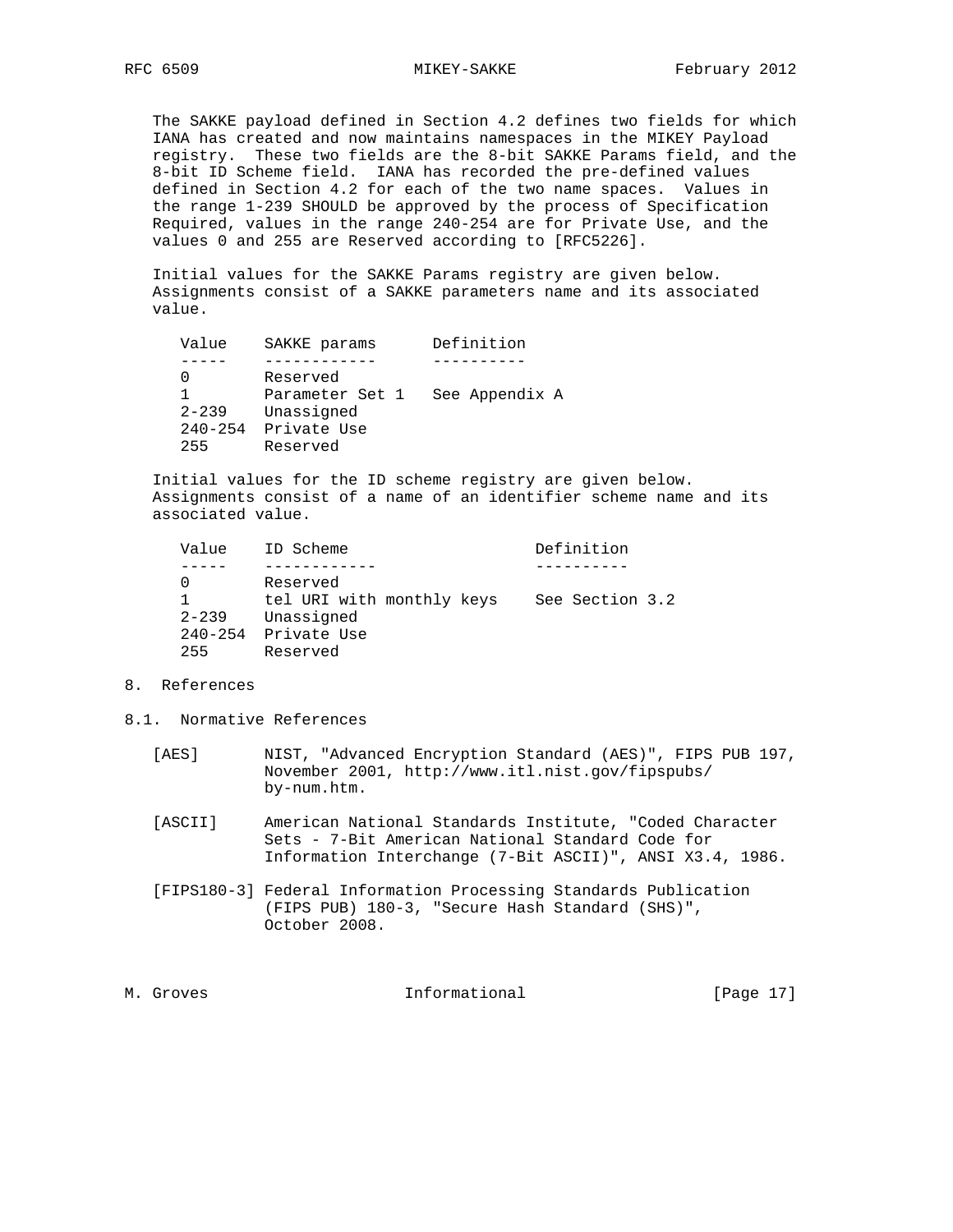- [FIPS186-3] Federal Information Processing Standards Publication (FIPS PUB) 186-3, "Digital Signature Standard (DSS)", June 2009.
- [ISO8601] "Data elements and interchange formats -- Information interchange -- Representation of dates and times", ISO 8601:2004(E), International Organization for Standardization, December 2004.
- [RFC2119] Bradner, S., "Key words for use in RFCs to Indicate Requirement Levels", BCP 14, RFC 2119, March 1997.
- [RFC3830] Arkko, J., Carrara, E., Lindholm, F., Naslund, M., and K. Norrman, "MIKEY: Multimedia Internet KEYing", RFC 3830, August 2004.
- [RFC3966] Schulzrinne, H., "The tel URI for Telephone Numbers", RFC 3966, December 2004.
- [RFC3986] Berners-Lee, T., Fielding, R., and L. Masinter, "Uniform Resource Identifier (URI): Generic Syntax", STD 66, RFC 3986, January 2005.
- [RFC6043] Mattsson, J. and T. Tian, "MIKEY-TICKET: Ticket-Based Modes of Key Distribution in Multimedia Internet KEYing (MIKEY)", RFC 6043, March 2011.
- [RFC6507] Groves, M., "Elliptic Curve-Based Certificateless Signatures for Identity-Based Encryption (ECCSI)", RFC 6507, February 2012.
- [RFC6508] Groves, M., "Sakai-Kasahara Key Encryption (SAKKE)", RFC 6508, February 2012.
- [SP800-57] Barker, E., Barker, W., Burr, W., Polk, W., and M. Smid, "Recommendation for Key Management - Part 1: General (Revised)", NIST Special Publication 800-57, March 2007.
- 8.2. Informative References

[3GPP.33.328]

- 3GPP, "IP Multimedia Subsystem (IMS) media plane security", 3GPP TS 33.328 10.0.0, April 2011.
- [RFC4567] Arkko, J., Lindholm, F., Naslund, M., Norrman, K., and E. Carrara, "Key Management Extensions for Session Description Protocol (SDP) and Real Time Streaming Protocol (RTSP)", RFC 4567, July 2006.

M. Groves and the informational and the same of  $[Page 18]$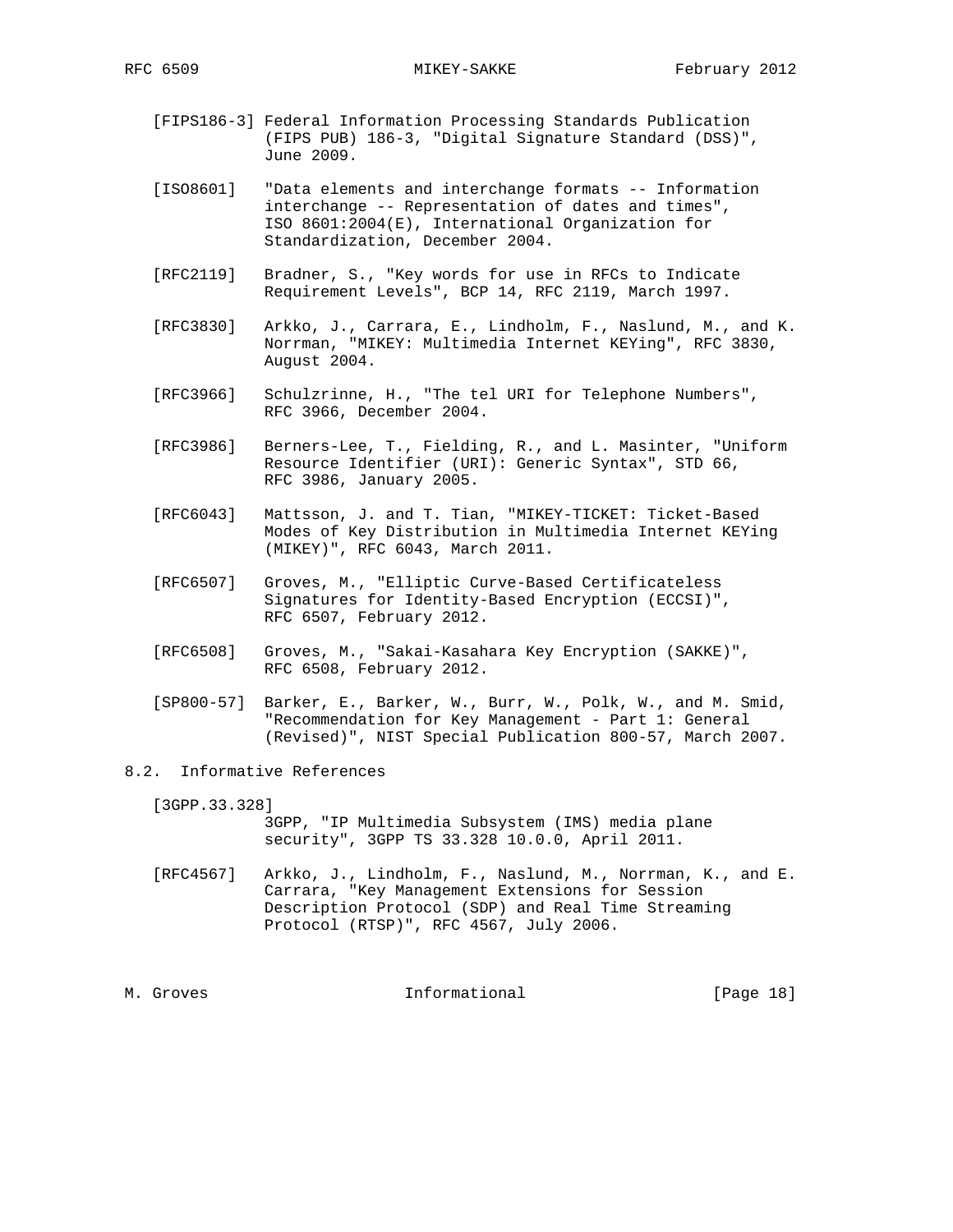- [RFC4650] Euchner, M., "HMAC-Authenticated Diffie-Hellman for Multimedia Internet KEYing (MIKEY)", RFC 4650, September 2006.
- [RFC4738] Ignjatic, D., Dondeti, L., Audet, F., and P. Lin, "MIKEY- RSA-R: An Additional Mode of Key Distribution in Multimedia Internet KEYing (MIKEY)", RFC 4738, November 2006.
- [RFC5226] Narten, T. and H. Alvestrand, "Guidelines for Writing an IANA Considerations Section in RFCs", BCP 26, RFC 5226, May 2008.
- [RFC5408] Appenzeller, G., Martin, L., and M. Schertler, "Identity- Based Encryption Architecture and Supporting Data Structures", RFC 5408, January 2009.
- [RFC6267] Cakulev, V. and G. Sundaram, "MIKEY-IBAKE: Identity-Based Authenticated Key Exchange (IBAKE) Mode of Key Distribution in Multimedia Internet KEYing (MIKEY)", RFC 6267, June 2011.
- [S-K] Sakai, R., Ohgishi, K., and M. Kasahara, "ID based cryptosystem based on pairing on elliptic curves", Symposium on Cryptography and Information Security - SCIS, 2001.

M. Groves **Informational** [Page 19]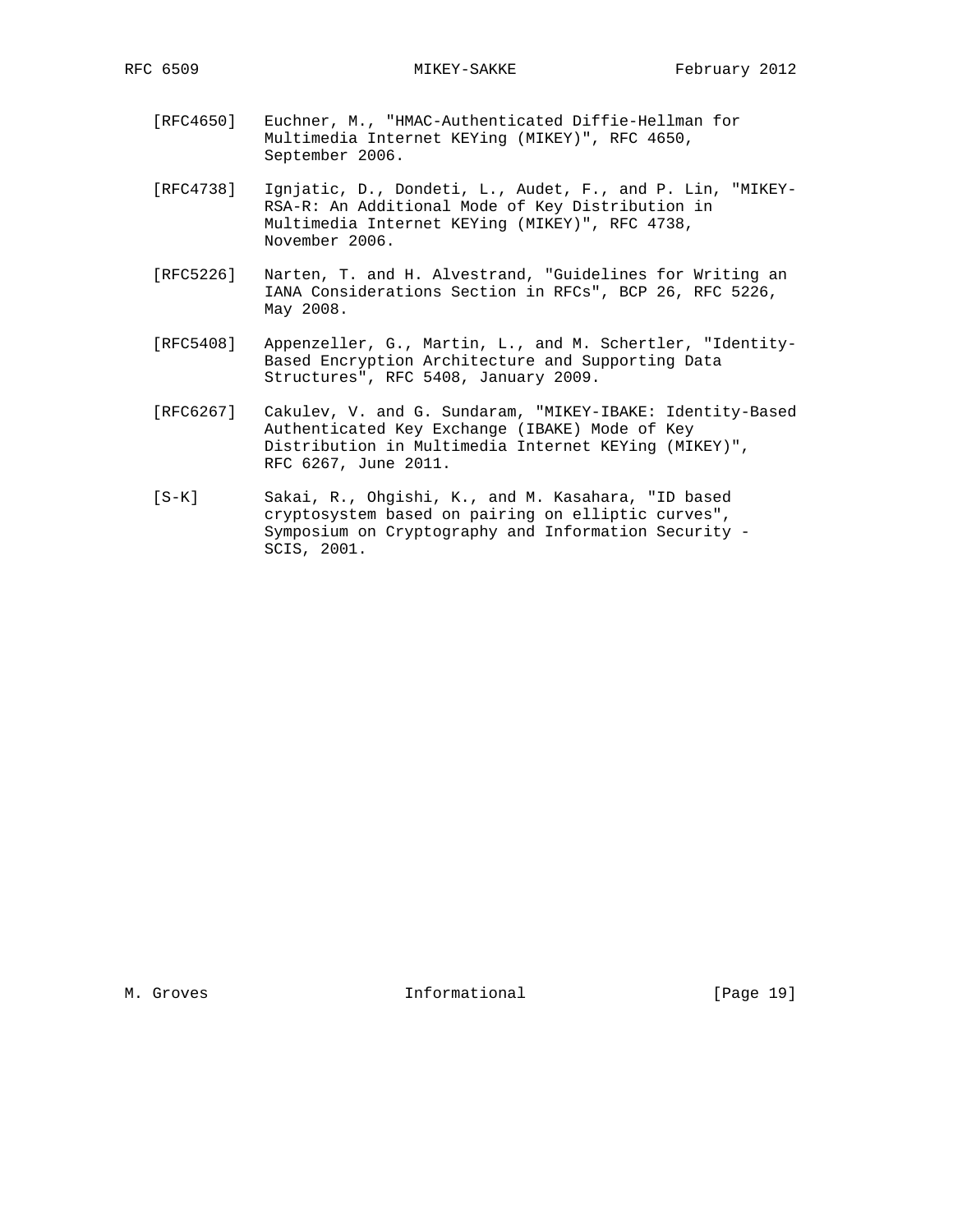Appendix A. Parameters for Use in MIKEY-SAKKE

 [RFC6508] requires each application to define the set of public parameters to be used by implementations. Parameter Set 1 is defined in this appendix. Descriptions of the parameters are provided in Section 2.1 of [RFC6508].

- n = 128
- p = 997ABB1F 0A563FDA 65C61198 DAD0657A 416C0CE1 9CB48261 BE9AE358 B3E01A2E F40AAB27 E2FC0F1B 228730D5 31A59CB0 E791B39F F7C88A19 356D27F4 A666A6D0 E26C6487 326B4CD4 512AC5CD 65681CE1 B6AFF4A8 31852A82 A7CF3C52 1C3C09AA 9F94D6AF 56971F1F FCE3E823 89857DB0 80C5DF10 AC7ACE87 666D807A FEA85FEB q = 265EAEC7 C2958FF6 99718466 36B4195E 905B0338 672D2098 6FA6B8D6 2CF8068B BD02AAC9 F8BF03C6 C8A1CC35 4C69672C 39E46CE7 FDF22286 4D5B49FD 2999A9B4 389B1921 CC9AD335 144AB173 595A0738 6DABFD2A 0C614AA0 A9F3CF14 870F026A A7E535AB D5A5C7C7 FF38FA08 E2615F6C
- Px = 53FC09EE 332C29AD 0A799005 3ED9B52A 2B1A2FD6 0AEC69C6 98B2F204 B6FF7CBF B5EDB6C0 F6CE2308 AB10DB90 30B09E10 43D5F22C DB9DFA55 718BD9E7 406CE890 9760AF76 5DD5BCCB 337C8654 8B72F2E1 A702C339 7A60DE74 A7C1514D BA66910D D5CFB4CC 80728D87 EE9163A5 B63F73EC 80EC46C4 967E0979 880DC8AB EAE63895

203177C4 2B1EB3A1 D99B601E BFAA17FB

 Py = 0A824906 3F6009F1 F9F1F053 3634A135 D3E82016 02990696 3D778D82 1E141178 F5EA69F4 654EC2B9 E7F7F5E5 F0DE55F6 6B598CCF 9A140B2E 416CFF0C A9E032B9 70DAE117 AD547C6C CAD696B5 B7652FE0 AC6F1E80 164AA989 492D979F C5A4D5F2 13515AD7 E9CB99A9 80BDAD5A D5BB4636 ADB9B570 6A67DCDE 75573FD7 1BEF16D7

M. Groves and the informational and the set of  $[Page 20]$